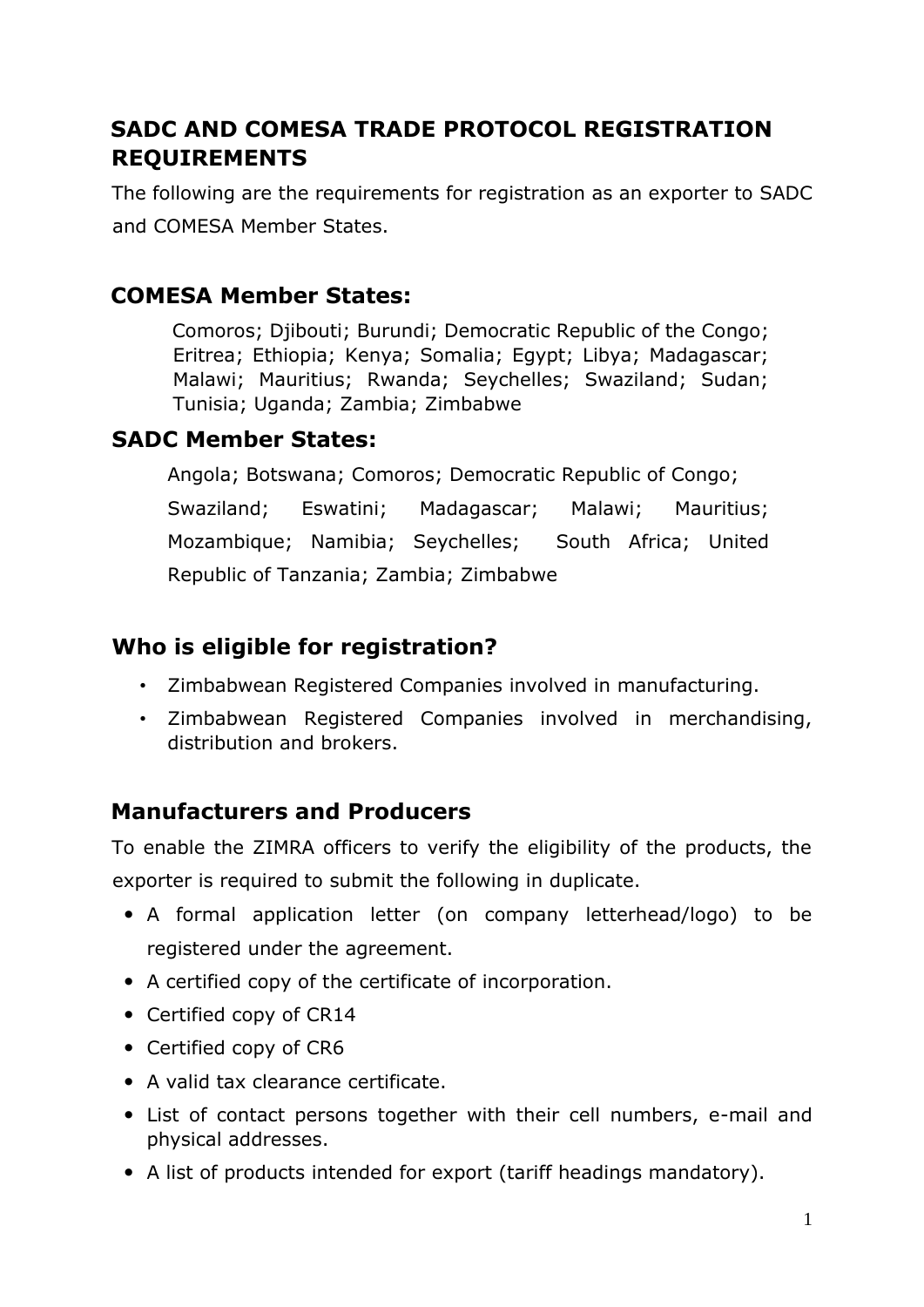- List of raw materials used and where they are sourced from (tariff headings mandatory) and supporting documents or invoices for materials sourced locally and Bill of Entries for materials imported
- A detailed step by step description of the manufacturing process for each product.
- A sketch plan of your factory showing machinery layout.
- A certified copy of title deeds or lease agreements for the premises together with any copies of utility bills incurred in the last 3 months.
- A factual cost analysis of the products you intend exporting.

**The cost analysis** must be based on actual production cost for a period of not less than 3 months. The following is the recommended format for presenting the cost analysis information:-

|                           | <b>January</b>   | <b>February</b> | <b>March</b>     |
|---------------------------|------------------|-----------------|------------------|
|                           | \$               | \$              | \$               |
| <b>Local Raw Material</b> | <b>XXXXXXX</b>   | <b>XXXXXXX</b>  | <b>XXXXXXX</b>   |
| Imported Raw Material     | <b>XXXXXXX</b>   | <b>XXXXXXX</b>  | <b>XXXXXXX</b>   |
| Direct Labour             | <b>XXXXXXX</b>   | <b>XXXXXXX</b>  | <b>XXXXXXX</b>   |
| Rent                      | <b>XXXXXXX</b>   | <b>XXXXXXX</b>  | <b>XXXXXXX</b>   |
| Electricity               | <b>XXXXXXX</b>   | <b>XXXXXXX</b>  | <b>XXXXXXX</b>   |
| Depreciation              | <b>XXXXXXX</b>   | <b>XXXXXXX</b>  | <b>XXXXXXX</b>   |
| <b>TOTAL</b>              | <b>XXXXXXXXX</b> | XXXXXXXXX       | <b>XXXXXXXXX</b> |

#### **Recommended format for presenting the cost analysis**

Your attention is drawn to checking the correctness of the cost analysis for the local content as envisaged by the Trade Protocol.

#### **A formula for the local content is:**

Cost of any local material + Direct manufacturing Cost

Ex-factory Cost of Finished Product

The onus is upon the manufacturer to prove the attainment of the required minimum local content.